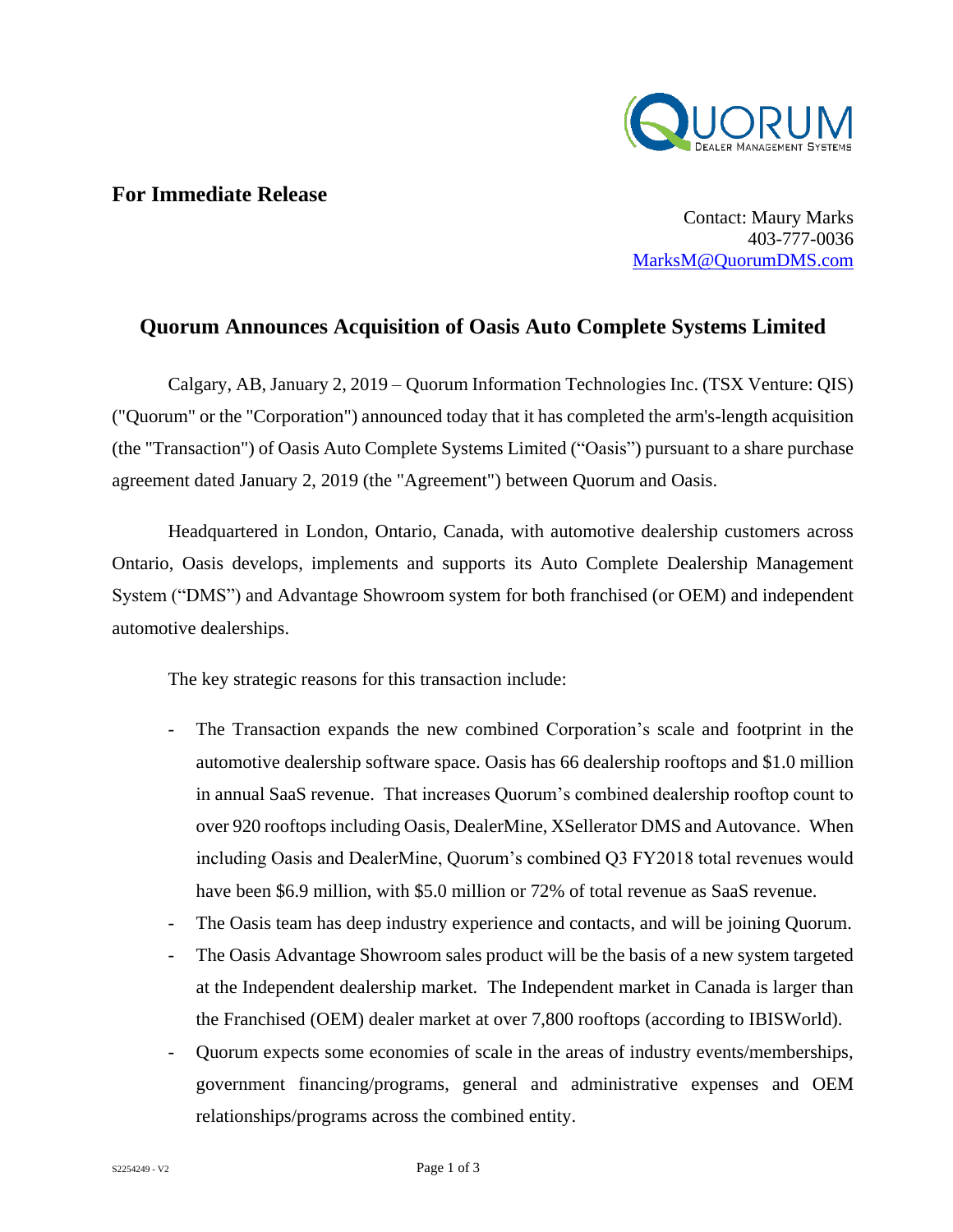Maury Marks, Quorum's President and CEO stated, "We are thrilled to welcome Oasis and its team to the Quorum family. Oasis, under Scott Savage's and Keith Gubler's (co-owners of Oasis) leadership, has a proven track record of developing software for the North American retail automotive market. Scott, Keith and the Oasis team will remain in place to manage the business from London, Ontario. We are delighted with the strong Oasis brand in the automotive retail market in Ontario and the company's reputation among their dealership customers."

Scott Savage commented, "On behalf of the team at Oasis we are very excited to join Quorum and the resulting opportunities for our staff and our customers. The combined companies will be able to accelerate the growth of our newer Advantage product line, as well."

For Oasis franchised dealership clients, the companies plan to build a seamless conversion process that will include being able to use the Advantage Showroom system in conjunction with the fixed operations and accounting capability in Quorum's DMS, XSELLERATOR. Each franchised dealership using the Oasis DMS should speak with their Oasis representative for more details.

Under the terms of the Agreement, the Corporation will acquire all of the issued and outstanding shares of Oasis for consideration comprised of a combination of \$485,000 in cash and \$100,000 in Quorum shares (156,250 shares valued at \$0.64 per share based on a 30-day volume weighted average price) and a \$600,000, two year additional compensation earn out provision.

## **About Quorum**

Quorum is a North American company focused on developing, marketing, implementing and supporting its portfolio of software and services for automotive dealerships that includes:

- XSELLERATOR, a Dealership Management System (DMS) that automates, integrates and streamlines key processes across departments in a dealership, and emphasises revenue generation and customer satisfaction.
- DealerMine, a sales and service Customer Relationship Management system and Business Development Center services that drives revenue into the critical sales and service departments in a dealership.
- Autovance, a sales desking system that increases sales department gross margins and improves customer satisfaction for dealerships.

Quorum Information Technologies Inc. is traded on the Toronto Venture Exchange (TSX-V) under the symbol. For additional information please go to [www.QuorumDMS.com.](http://www.quorumdms.com/)